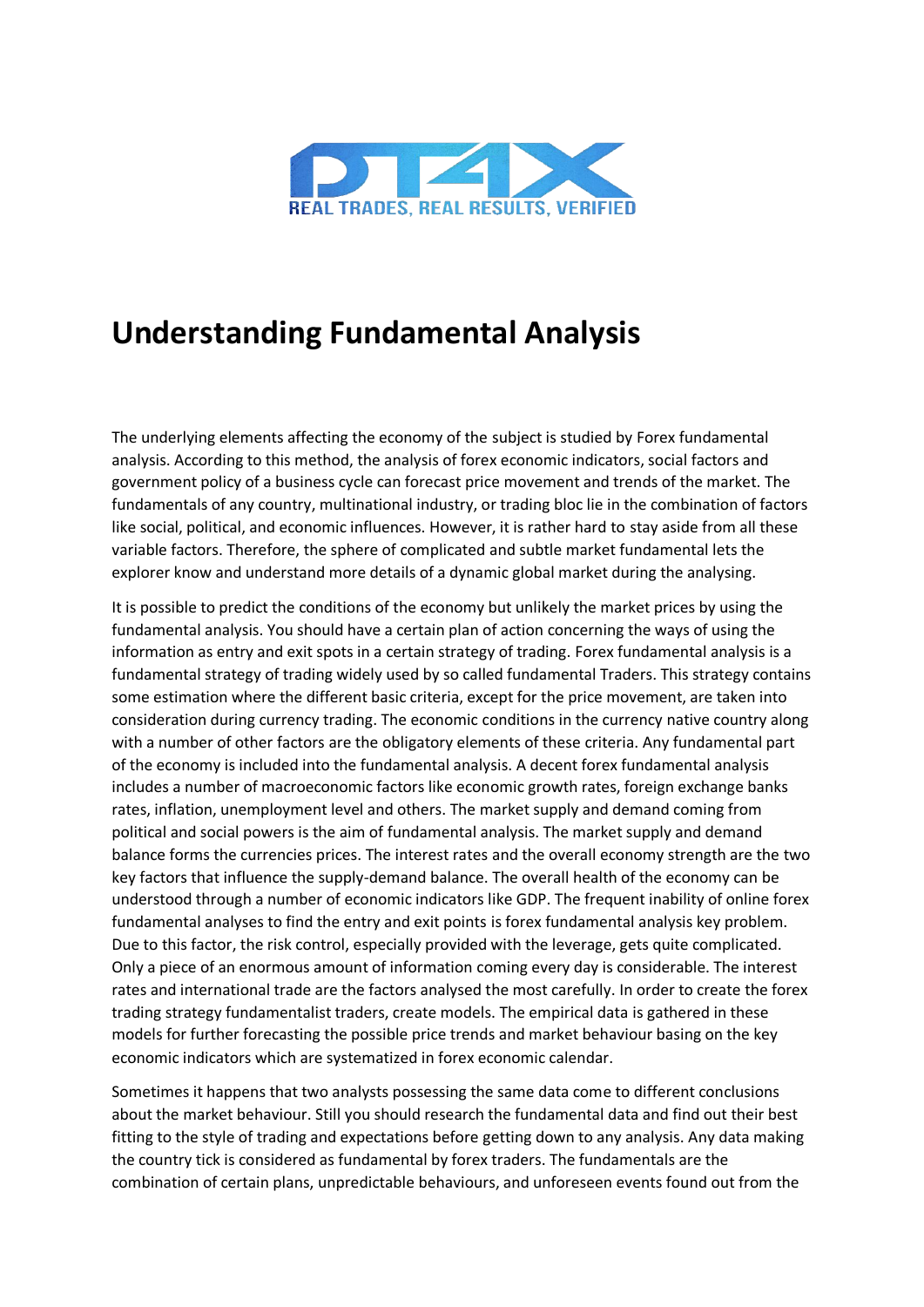factors like interest rates and the policy of central bank and even natural disasters. That is why it is better to be aware of the affective contributors of all these factors than to all the fundamentals listed.

Fundamental elements of the economy

## 1. The Basic Concept

The economy will be affected by the investment performance. The expected returns may change due to inflation or deflation influence. That is why it is important to take the economy trends into consideration, while planning the strategies of investment.

## A. The Business Cycle

The activity of the economy is generally shown by the business cycle. The business cycle consists of four stages: recovery (also known as expansion), peak, contraction (also called recession), and trough.



The growth of business activity, the increase of demand and production, as well as the expansion of employment can be seen. The interest rates generally rise during this phase due to money borrowing by businesses and consumers for their expansion.

# B. Inflation

At the moment of business cycle peak the amount of goods on demand gets higher than the one offer, which is followed by the price increase and inflation. At the inflationary environment, the amount of money offered for the goods is too high and it makes the conditions for the prices to rise. This lowers the customer's ability for purchasing.

The demand declines lowering the economic activity due to the prices increase. The recessionary phase follows this process.

# C. Deflation

During deflation, the economic activity lowers making the employers fire the workers and lowering the demand. This is generally followed by the prices lowering that turn into deflation. The trough phase comes after that. Deflation is characterized as a process of strong and prolonged prices reduction. The following demand rise is caused by low prices. It creates the conditions for the economy to come into the expansion phase.

2. Gross National Product (GNP)